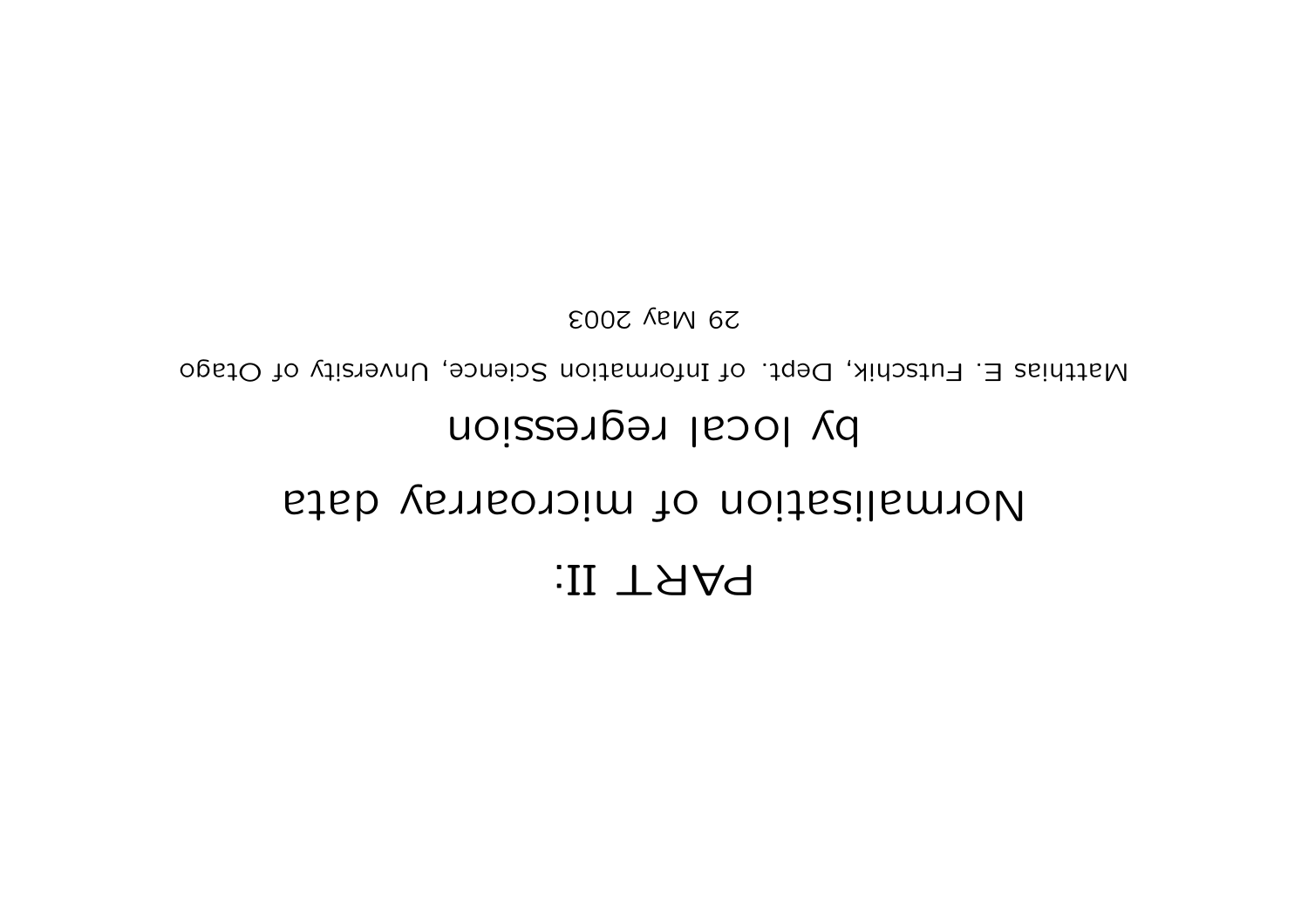## Local Regression

Basic model:

$$
f_1 = \mu(x_1) + \epsilon_i
$$

Function  $\mu$  is locally regressed with independent errors  $\epsilon_i$  around zero. Response variable Y is measured with respect to a set of predictor variables  $x$ .

We used used  $LOCHI$  by C. Loader. The main points are: Different procedures for local regression exist e.g. LOWESS by Cleveland. Here

- $\cdot$ <sub>i</sub>x saulav aldams values x<sub>i</sub>. of the data set, but only at the vertex points of a grid which spans the whole • Evaluation points: LOCFII does not pertorm local regression at every point
- Λq  $\mu$  to noitemixongde  $\theta$  ot absolute integressibe integree of  $\mu$  to noitemixonguation of  $\mu$ . Local polynomial fit: Quadratic polynomials are locally fitted at the vertex

$$
z^{(z-x)z} + (z-x)^{z}v + 0v \approx (z)u
$$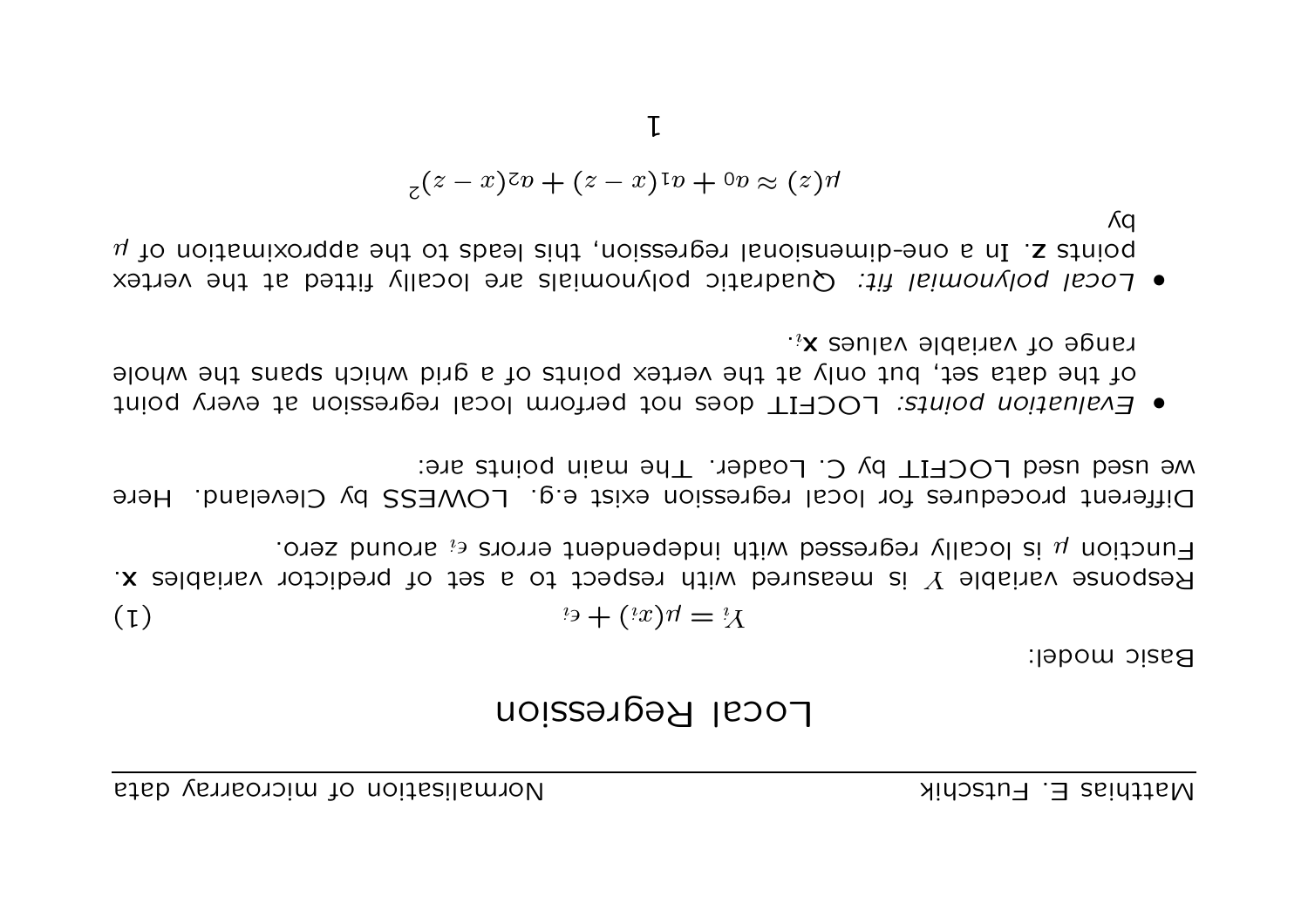Funcioe weighpouring the  $x^i$  sue weighted sccording to the triched weight thoreuo<sub>1</sub>

$$
\varepsilon(\varepsilon \vert \frac{(x) \eta}{x - \eta x} \vert - \tau) = (x) \Lambda
$$

with  $\mu$  bandwidth smoothing smoothing smoothing smoothing which which is dependence which the superiors.  $t$ ada səbuləni dəidw əsiz boodunodd $\beta$ iən laminim əda zi $(x)$  dabiwbund əd $T$ Traction  $\alpha$  of the total number of points. By choosing  $\alpha$ , the user of LOCFIT ean defermine the smoothness of the fit. The predictor variable **x** might be scaled for multivariate regression.

- $\bullet$  Fitting criteria: The polynomial coefficients  $a_i$  are determined by a local likelidistribution chosen assumed in the chosen again a chosen distribution in the deletion  $\mathcal{U}$  and  $\mathcal{U}$  and  $\mathcal{U}$ function. The default diribution in LOCFIT is Gaussian. This leads to a local Iikelihood criterion that is equivalent to the local least square criterion.
- o Interpolation: After a local regression is performed for vertex points of the grid, the function  $\mu$  not a anditrary point **x** is obtained by interpolation of the Inuctiou spherious at the vertex boints. To ensure that the function  $\mu$ is glopally differentiable, LOCFIT uses a cubic polynomial for interpolation, which includes estimates of the derivatives at the vertices.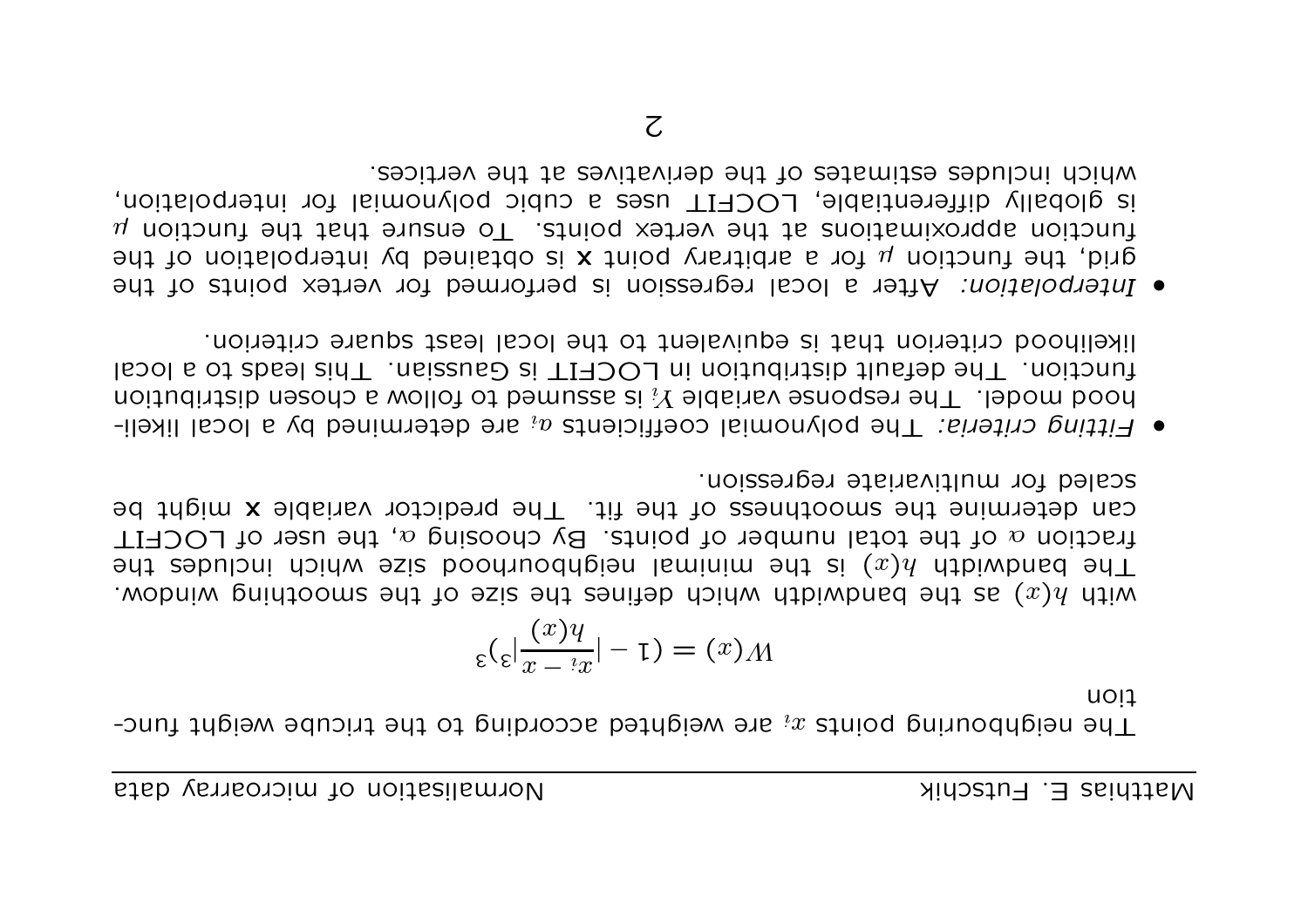## Hybridisation Model

other types of microarrays. (Cy3) fluorescence channels. The basic model might, however, be generalised to developed for two-colour arrays consisting commonly of a red (Cy5) and green hybridisation model on which we base our normalisation methods. It is especially To relate the fluorescence signals to changes in gene expression, we introduce a

of the abundance of labelled transcripts  $(A_r)_q$ ). Thus, we have and the req  $\binom{1}{I}$  pure the dust  $\binom{6}{I}$  for  $\binom{6}{I}$  and  $\binom{6}{I}$  pure  $\binom{4}{I}$  parally support is supported. The fundamental variables in our hybridisation model are the fluorescence intensities

$$
(\mathbf{z}) \qquad \qquad (\mathbf{e}^{\mathbf{i}\delta/\mu} \mathbf{y})^{\mathbf{i}\ell} \mathbf{y} = \mathbf{e}^{\mathbf{i}\ell} \mathbf{y}
$$

and  $f_{q}$  might be different.  $\frac{df}{dx}$  subsequested to parameters  $\theta$  in the experiment. Note that the functions  $f_r$ -ui benussem sd. relating the abundance of the transcripts to the measured in-

experimental error  $\epsilon$ : Under ideal circumstances, this relation of I and A is linear up to an additional

$$
\epsilon) \qquad \qquad \epsilon) \qquad \qquad \epsilon \in \mathbb{R}
$$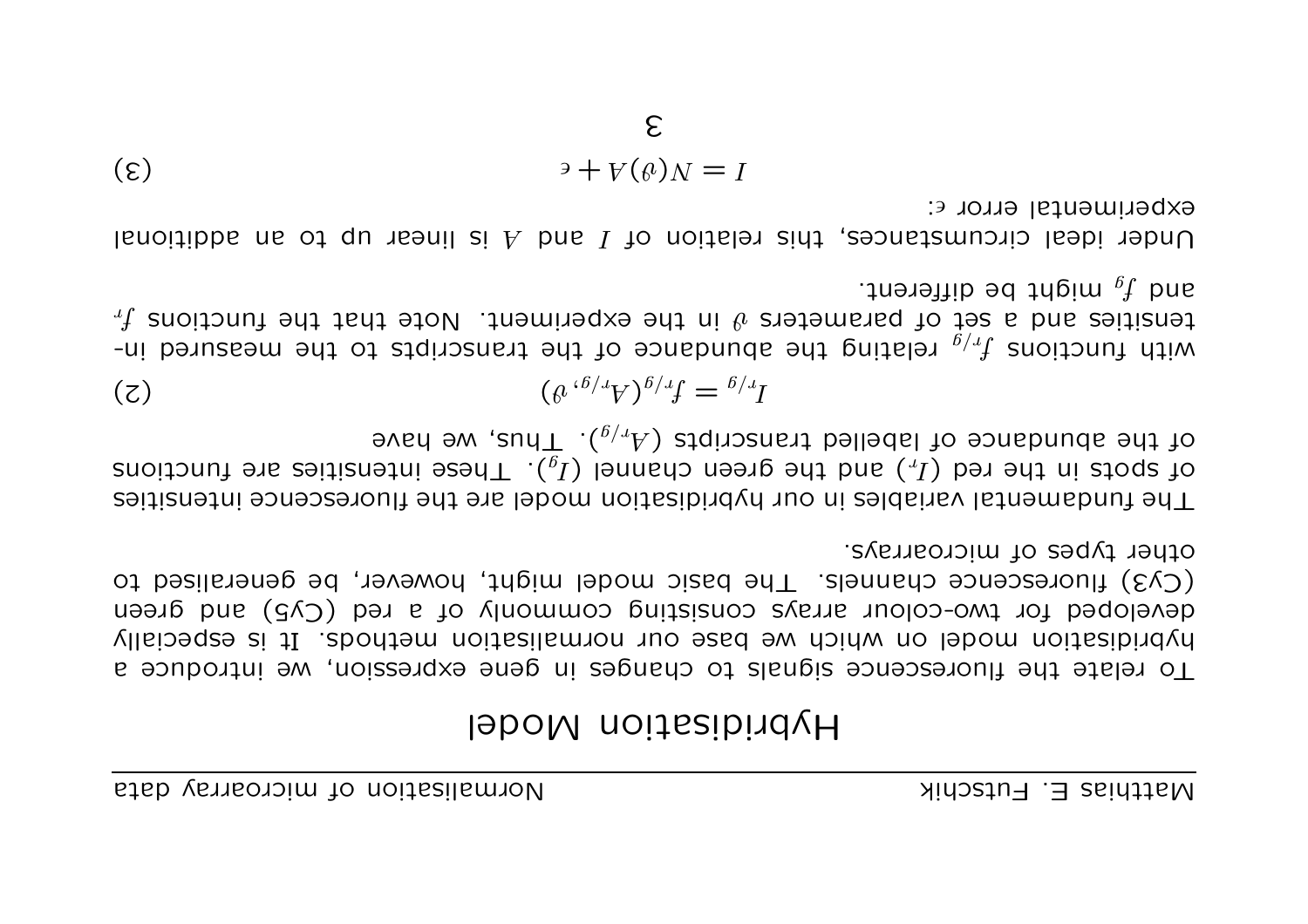such as the laser power or amplification of the scanned signal. Where N is a normalisation factor and is determined by experimental parameters  $\theta$ 

of about  $l_0$  background and saturation. Including an additive background  $l_0$  leads to Generally, this simple relation does not hold for microarrays due to effects such as

$$
\begin{aligned} \n\text{(b)} \qquad \qquad \text{and} \qquad \text{and} \qquad \text{and} \qquad \text{and} \qquad \text{and} \qquad \text{and} \qquad \text{and} \qquad \text{and} \qquad \text{and} \qquad \text{and} \qquad \text{and} \qquad \text{and} \qquad \text{and} \qquad \text{and} \qquad \text{and} \qquad \text{and} \qquad \text{and} \qquad \text{and} \qquad \text{and} \qquad \text{and} \qquad \text{and} \qquad \text{and} \qquad \text{and} \qquad \text{and} \qquad \text{and} \qquad \text{and} \qquad \text{and} \qquad \text{and} \qquad \text{and} \qquad \text{and} \qquad \text{and} \qquad \text{and} \qquad \text{and} \qquad \text{and} \qquad \text{and} \qquad \text{and} \qquad \text{and} \qquad \text{and} \qquad \text{and} \qquad \text{and} \qquad \text{and} \qquad \text{and} \qquad \text{and} \qquad \text{and} \qquad \text{and} \qquad \text{and} \qquad \text{and} \qquad \text{and} \qquad \text{and} \qquad \text{and} \qquad \text{and} \qquad \text{and} \qquad \text{and} \qquad \text{and} \qquad \text{and} \qquad \text{and} \qquad \text{and} \qquad \text{and} \qquad \text{and} \qquad \text{and} \qquad \text{and} \qquad \text{and} \qquad \text{and} \qquad \text{and} \qquad \text{and} \qquad \text{and} \qquad \text{and} \qquad \text{and} \qquad \text{and} \qquad \text{and} \qquad \text{and} \qquad \text{and} \qquad \text{and} \qquad \text{and} \qquad \text{and} \qquad \text{and} \qquad \text{and} \qquad \text{and} \qquad \text{and} \qquad \text{and} \qquad \text{and} \qquad \text{and} \qquad \text{and} \qquad \text{and} \qquad \text{and} \qquad \text{and} \qquad \text{and} \qquad \text{and} \qquad \text{and} \qquad \text{and} \qquad \text{and} \qquad \text{and} \qquad \text{and} \
$$

corrected intensity  $I_{bc}$  is derived by original relation 3 by subtracting the background intensity  $I_b$ , so that the background The normalisation factor  $N'$  now depends on the intensity. We can obtain the

$$
P^e = I - I^p = N + qI + qI - qI = qI - qI = 0
$$

teuzity is estimated by the local background fluorescence surrounding the spot. This step is included in most normalisation procedures where the background in-

A possible model for these effects is Frequently, saturation affects the relation between intensity and RNA abundance.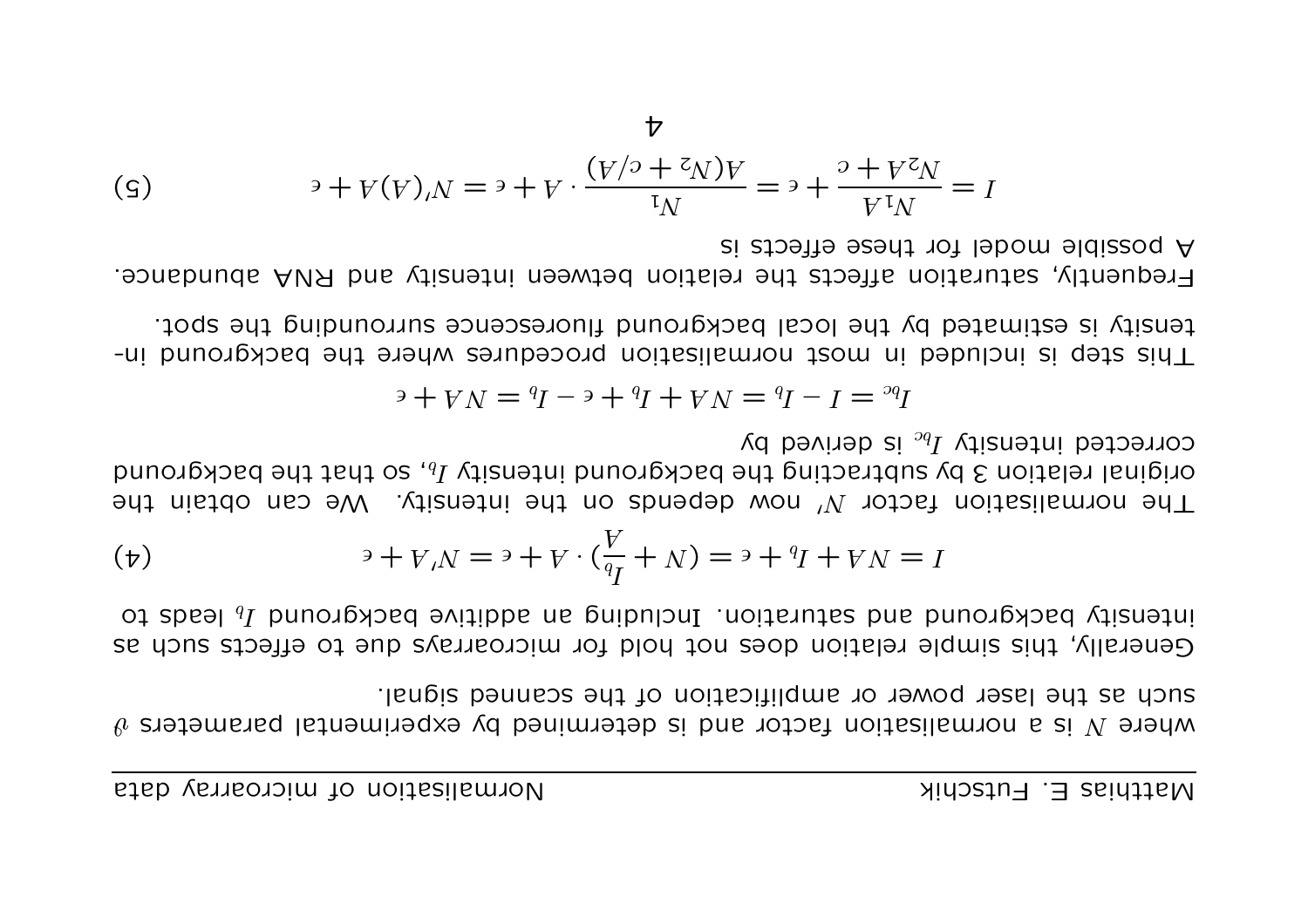the recovery of the original relation between I and A might not be possible. eries wifh the abundance A. Since the saturation is generally of unknown form, and the same form as equation 3, the normalisation factor  $N'$  is not constant, but d noiteupe 9dt to 9biz bhandail Albough the right-hand side of the equation 5

 $(^{b}I/^{d}I)$   $\delta$ q elled transcript abundances  $(\psi/\psi)$  are related to the roitios of signal intensities tities derived in two-colour experiments. In our hybridisation model, the ratios for known. Therefore, fold changes or ratios of gene expressions are the major quanton vilstenge ai AMQ5 pribroqeemos ent ni esvb ent to noitatoquosni to esta ent ted DNA. The direct use of fluorescence intensities for analysis is limited, since and morphology of the spots, uneven hybridisation and variable amount of spot-Soutrolling for several variations that are inherent to spotted arrays such as size Tepresent fold changes of gene expression. This procedure has the advantage of In a two-colonr experiment, ratios of fluorescence intensities are generally used to

(9) 
$$
\frac{\binom{6}{7} + \binom{6}{7}\binom{7}{4}}{\binom{4}{7} + \binom{6}{7}\binom{7}{4}} = \frac{\binom{6}{7}\binom{6}{7}}{\binom{6}{7}\binom{7}{4}} = \frac{\binom{6}{7}\binom{6}{7}}{\binom{6}{7}\binom{7}{4}} = \frac{\binom{6}{7}\binom{6}{7}}{\binom{6}{7}\binom{7}{4}} = \frac{\binom{6}{7}\binom{6}{7}}{\binom{6}{7}\binom{7}{4}} = \frac{\binom{6}{7}\binom{6}{7}}{\binom{6}{7}\binom{7}{4}} = \frac{\binom{6}{7}\binom{6}{7}}{\binom{6}{7}\binom{7}{4}} = \frac{\binom{6}{7}\binom{6}{7}}{\binom{6}{7}\binom{7}{4}} = \frac{\binom{6}{7}\binom{6}{7}}{\binom{6}{7}\binom{7}{4}} = \frac{\binom{6}{7}\binom{6}{7}}{\binom{6}{7}\binom{7}{4}} = \frac{\binom{6}{7}\binom{6}{7}}{\binom{6}{7}\binom{7}{4}} = \frac{\binom{6}{7}\binom{6}{7}}{\binom{6}{7}\binom{7}{4}} = \frac{\binom{6}{7}\binom{6}{7}}{\binom{6}{7}\binom{7}{4}} = \frac{\binom{6}{7}\binom{6}{7}}{\binom{6}{7}\binom{7}{4}} = \frac{\binom{6}{7}\binom{6}{7}}{\binom{6}{7}\binom{7}{4}} = \frac{\binom{6}{7}\binom{6}{7}}{\binom{6}{7}\binom{7}{4}} = \frac{\binom{6}{7}\binom{6}{7}}{\binom{6}{7}\binom{7}{4}} = \frac{\binom{6}{7}\binom{6}{7}}{\binom{6}{7}\binom{7}{4}} = \frac{\binom{6}{7}\binom{6}{7}}{\binom{6}{7}\binom{7}{4}} = \frac{\binom{6}{7}\binom{6}{7}}{\binom{6}{7}\binom{7}{4}} = \frac{\binom{6}{7}\binom{6}{7}}{\binom{6}{7}\binom{7}{4}} = \frac{\binom{6}{7}\binom{6}{7}}{\binom{6}{7}\binom{7}{4}} = \frac{\binom{6}{7}\binom{
$$

dependent on a set of experimental parameters  $\vartheta$ . This gives the relation between eduction is pased on the equations 2-5. The normalisation factors  $k_y/a_y$  are functions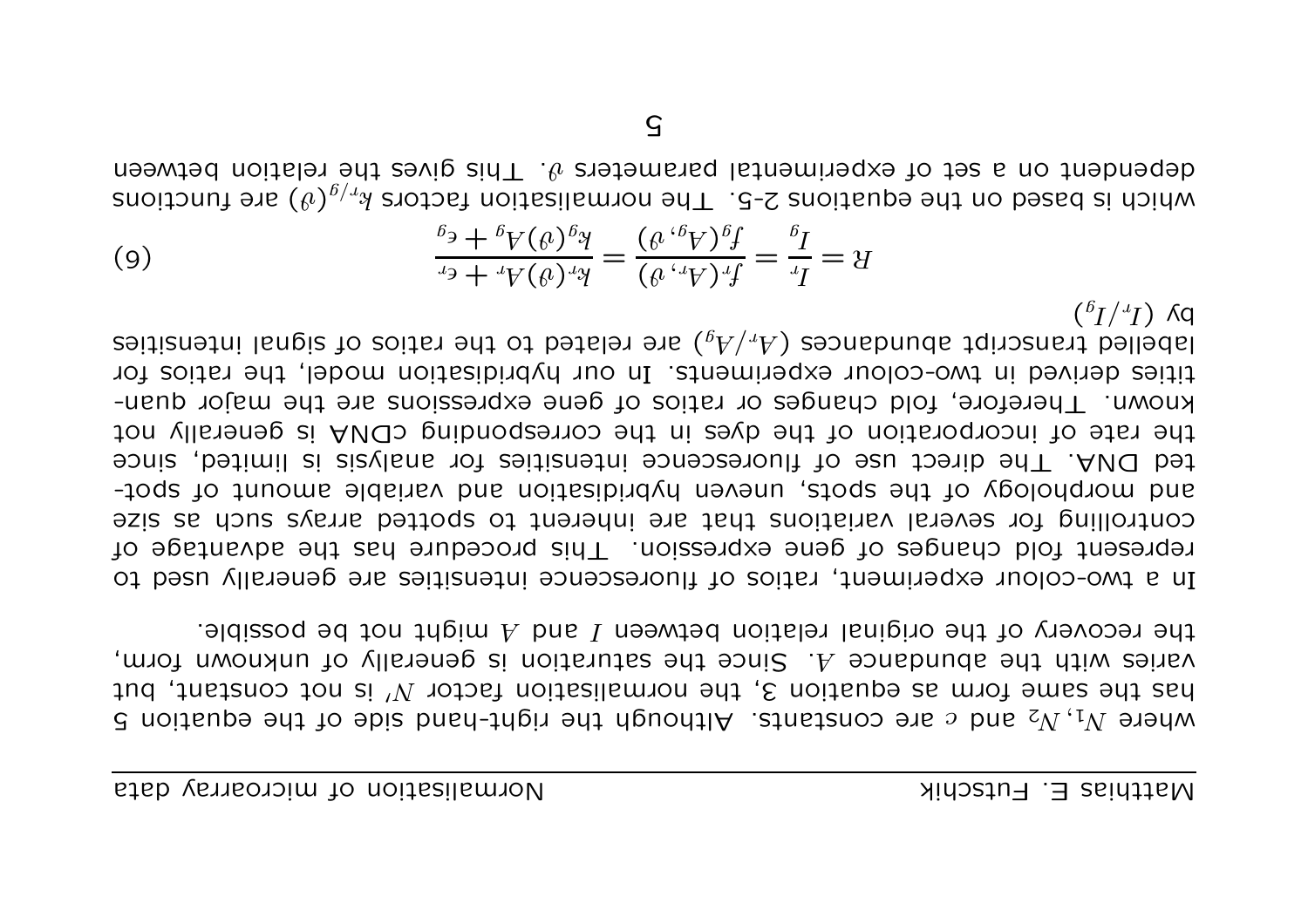e w doin  $\mathfrak{g}_{\rm F}(\mu_{\rm F})$  and  $\mathfrak{g}_{\rm F}(\mu_{\rm F})$  and  $\mathfrak{g}_{\rm F}(\mu_{\rm F})$  and  $\mathfrak{g}_{\rm F}(\mu_{\rm F})$  in which we are interested. Equation 6 can be  $log_{2}$ -transformed to facilitate the computational engingious and to schiene shumetry petween fold changes. This leads to

$$
W = \log_2(\mathcal{B}) = \log_2(k, \mathcal{B}) + \log_2(k, \mathcal{B}) = \log_2(k, \mathcal{B}) + \epsilon_0
$$

To simplify this equation, we use the Taylor expansion

$$
\frac{1}{\sqrt{1}} \cdot \frac{(z) \ln x}{\sqrt{1}} + (x)^{z} \ln \left( \frac{z}{z} \right) \approx (z + x)^{z} \ln \left( \frac{z}{z} \right)
$$
  
and 
$$
\frac{1}{\sqrt{1 + (z + z)^{z}}} \cdot \frac{1}{\sqrt{1 + (z + z)^{z}}} \approx (z + x)^{z}
$$

If the error terms are small and symmetric, we can thus approximate the above yb equations

$$
\begin{array}{rcl}\n\mathcal{L}(\delta) + \mathcal{L}(\delta) & \mathcal{L}(\delta) & \mathcal{L}(\delta) \\
\mathcal{L}(\delta) & \mathcal{L}(\delta) & \mathcal{L}(\delta) \\
\mathcal{L}(\delta) & \mathcal{L}(\delta) & \mathcal{L}(\delta)\n\end{array}
$$
\n
$$
\begin{array}{rcl}\n\mathcal{L}(\delta) + \mathcal{L}(\delta) & \mathcal{L}(\delta) \\
\mathcal{L}(\delta) & \mathcal{L}(\delta) & \mathcal{L}(\delta)\n\end{array}
$$
\n
$$
\begin{array}{rcl}\n\mathcal{L}(\delta) & \mathcal{L}(\delta) & \mathcal{L}(\delta) \\
\mathcal{L}(\delta) & \mathcal{L}(\delta) & \mathcal{L}(\delta) \\
\mathcal{L}(\delta) & \mathcal{L}(\delta) & \mathcal{L}(\delta)\n\end{array}
$$
\n
$$
\begin{array}{rcl}\n\mathcal{L}(\delta) & \mathcal{L}(\delta) \\
\mathcal{L}(\delta) & \mathcal{L}(\delta) & \mathcal{L}(\delta) \\
\mathcal{L}(\delta) & \mathcal{L}(\delta) & \mathcal{L}(\delta)\n\end{array}
$$
\n
$$
\begin{array}{rcl}\n\mathcal{L}(\delta) & \mathcal{L}(\delta) \\
\mathcal{L}(\delta) & \mathcal{L}(\delta) & \mathcal{L}(\delta) \\
\mathcal{L}(\delta) & \mathcal{L}(\delta) & \mathcal{L}(\delta) \\
\mathcal{L}(\delta) & \mathcal{L}(\delta) & \mathcal{L}(\delta) \\
\mathcal{L}(\delta) & \mathcal{L}(\delta) & \mathcal{L}(\delta) & \mathcal{L}(\delta)\n\end{array}
$$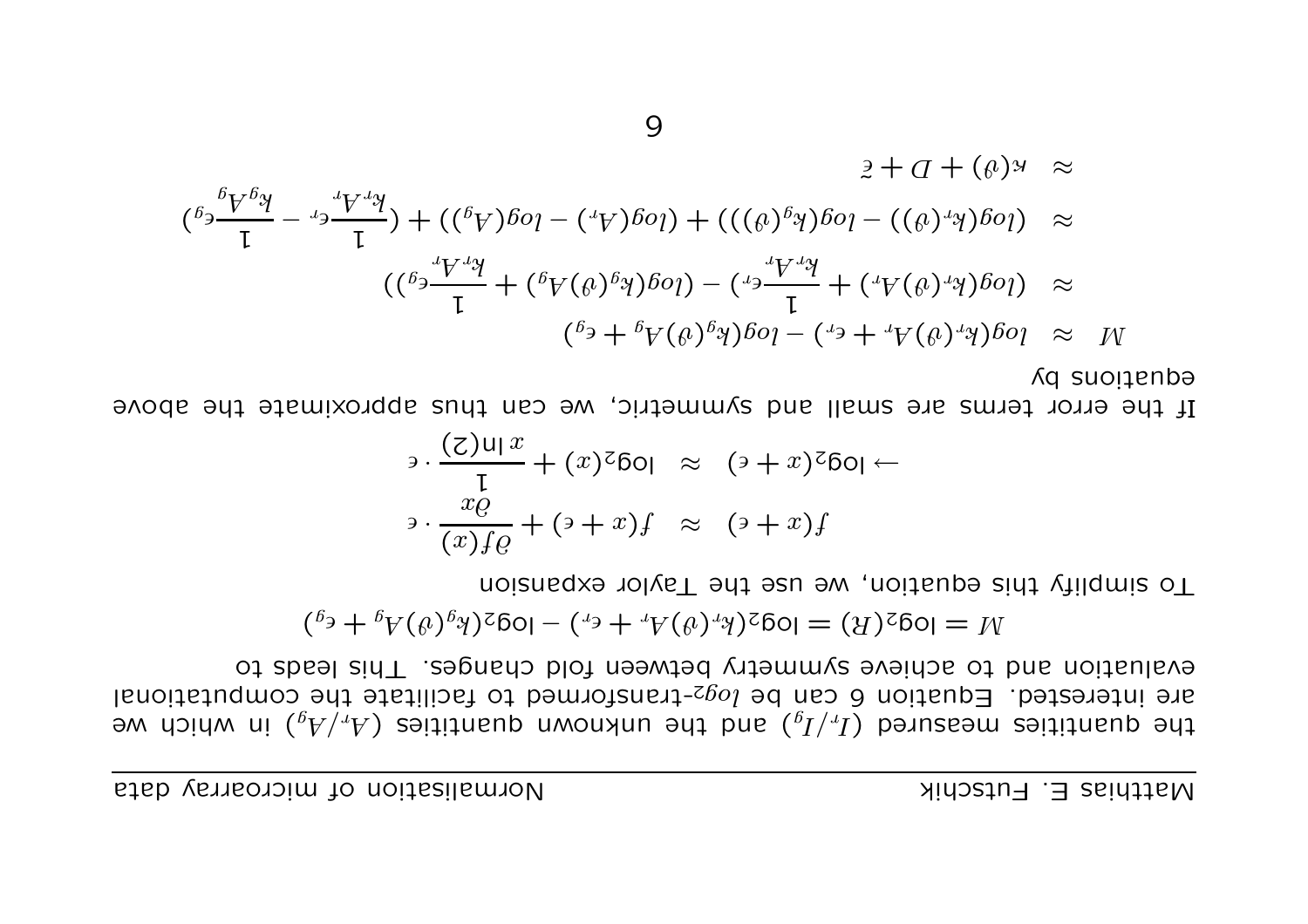with  $\kappa(\vartheta)$  as additive normalisation factor, D as logged fold changes and  $\tilde{\epsilon}$  as the random error. Note that  $\kappa ( \vartheta )$  can be seen as a term for systematic errors that  $\cdot$ <sup>6</sup> spnittes lationinguages entroped  $\theta$ .

equation: in the thing leduation:

$$
\mathbf{2} + \mathbf{d} = (\mathbf{e})\mathbf{A} - \mathbf{M}
$$

Using this relation, we can derive  $D$  from  $M$  up to the error term  $\tilde{\epsilon}$  once we know the the exploiting the  $\kappa(\theta)$ . The factor  $\kappa(\theta)$  is generally calibrated by exploiting the ceed rou ceed rought out the assumptions about the experiment we can broceed with different normalisation methods.

 $\chi$ llaitnentiallib ton ens zeneg beysas to virolam ed the fustion  $\epsilon$ il vert differentially exbressed, the ratios can be linearly scaled to a median value of one<sup>\*</sup>. This leads to global or linear normalisation. Alternatively, a set of of genes can be selected, which we believe are equally expresed in both samples. The median of these housereabing genes can then be taken to adjust the intensity in poth channels by a linear

 $*$  The use of median instead of mean is generally preferred for the calculation of a central tendency, since it is less sensitive to outliers.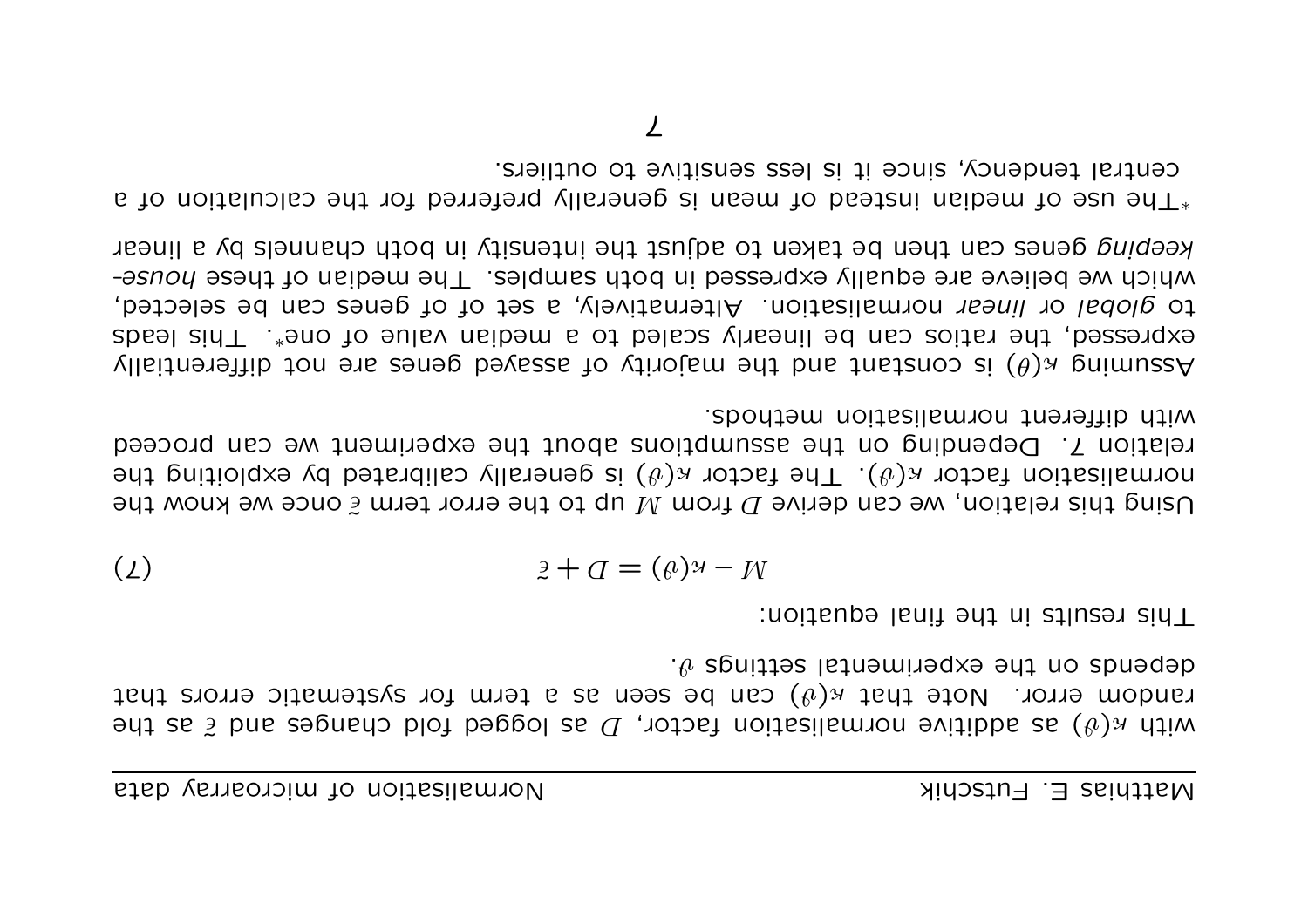traustouus eep re reging intenzit). However the ponse-keeping denes are region same.

If the factor  $\kappa(\theta)$  depends on the fluorescence or laser intensity, it might be derived rom the signal ratios assuming a symmetry of the logged fold changes  $D$  and error term  $\bar{\epsilon}$ . The normalisation factor  $\kappa(A)$  can then be locally regressed with respect to the logged signal ratios  $M$ . This procedure can be performed using all or a selected ano uI *noitaeilamon tuabneqab-viisnatni* ballas vitnauperti pus sanag to taedus . A function model, the normalisation factor  $\kappa$  should therefore be a function of  $\Lambda$ .

$$
W_i - \kappa(V_i) = D_i + \epsilon_i
$$

If we combine the logged fold change D and error term  $\epsilon_i$  to the random variable  $\zeta_i$  which is a between to be symmetrical distributed around zero, we get

$$
W_i = \kappa(V_i) + \zeta_i
$$

Since this relation is of the same form as equation 1, we applied a local regression regression the intensity debendency of  $M$ . The residuals of the regression provided the logged fold changes  $D$  up to an error term  $\epsilon_i$  and were used for the  $R$ -and MXY-plots.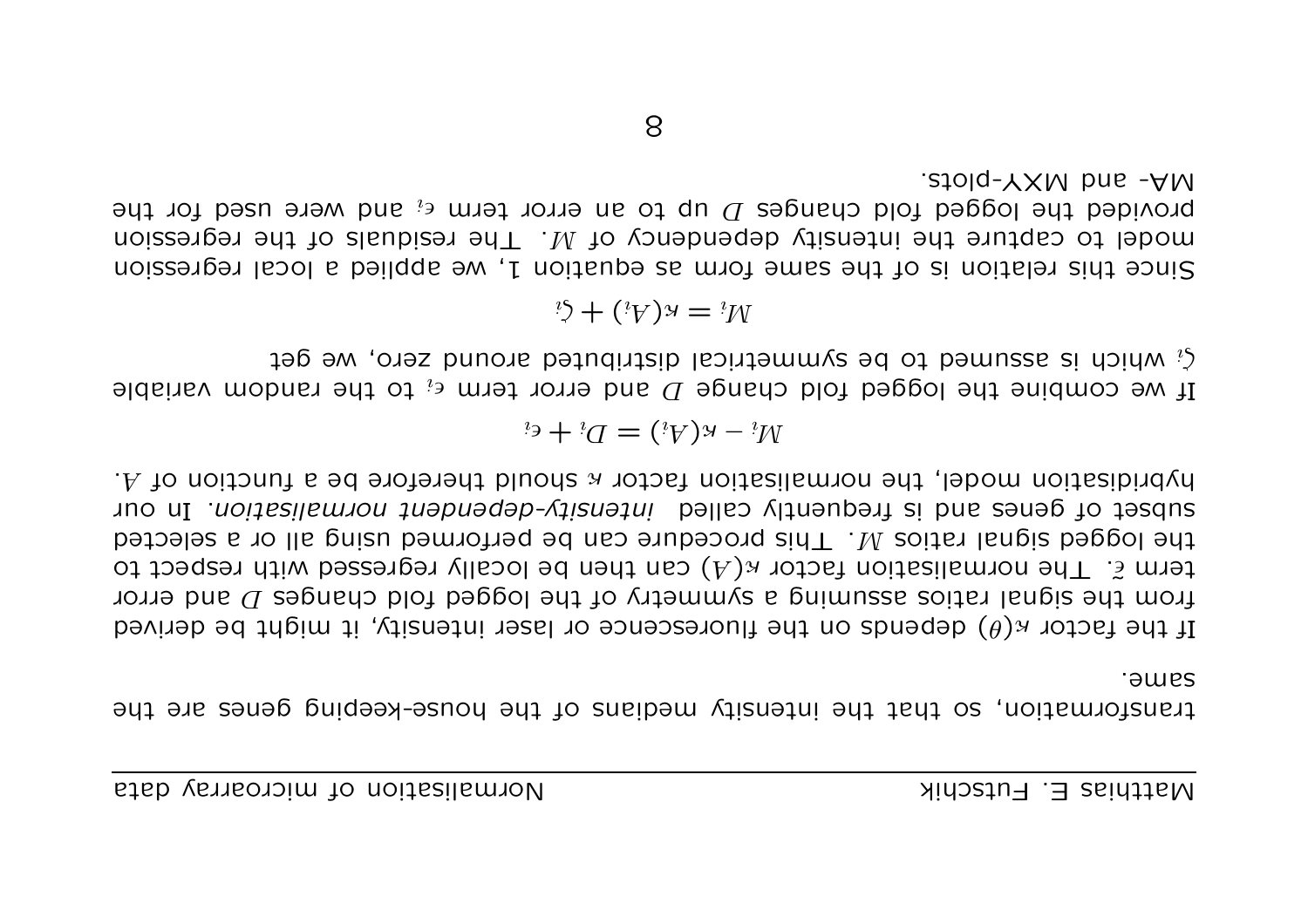In only sho poweds so it is verious that poresponsity ratios showed not only an infeusity, but also a spatial, bias across the array. We introduce, therefore, g uouwslizetion biocedure that simultaneously corrects for bias due to intensity and spatial location. To cope with spatial effect, we included spot location in the  $\gamma$ isuatui tods to noitonut a neut si  $\alpha$  rotof noitazilamon en Taisvism noiseangen ):  $(X, X)$  noited as liew as A

$$
Wi - \kappa(Yi, Yi, Yi) = Ui + \epsiloni - \kappa(Yi, Yi, Yi, Yi) + \zetai
$$

Following the same procedure as pefore, we locally regressed M by the function e with ranges the value papir  $\mathcal{X}$  by  $\mathcal{X}$  and  $\mathcal{X}$  and  $\mathcal{X}$  is the Since  $\mathcal{X}^{\prime}$  and  $\mathcal{X}^{\prime}$  and  $\mathcal{X}^{\prime}$  and  $\mathcal{X}^{\prime}$  and  $\mathcal{X}^{\prime}$  and  $\mathcal{X}^{\prime}$  and  $\mathcal{X}^{\prime}$  and  $\mathcal{X}^{\prime}$ scaled them by their standard deviation. For parameter  $\alpha$ , the default value of 0.5 pasn sem

The basic assumbtions are cverall symmetry of told changes and random spatial order of spots.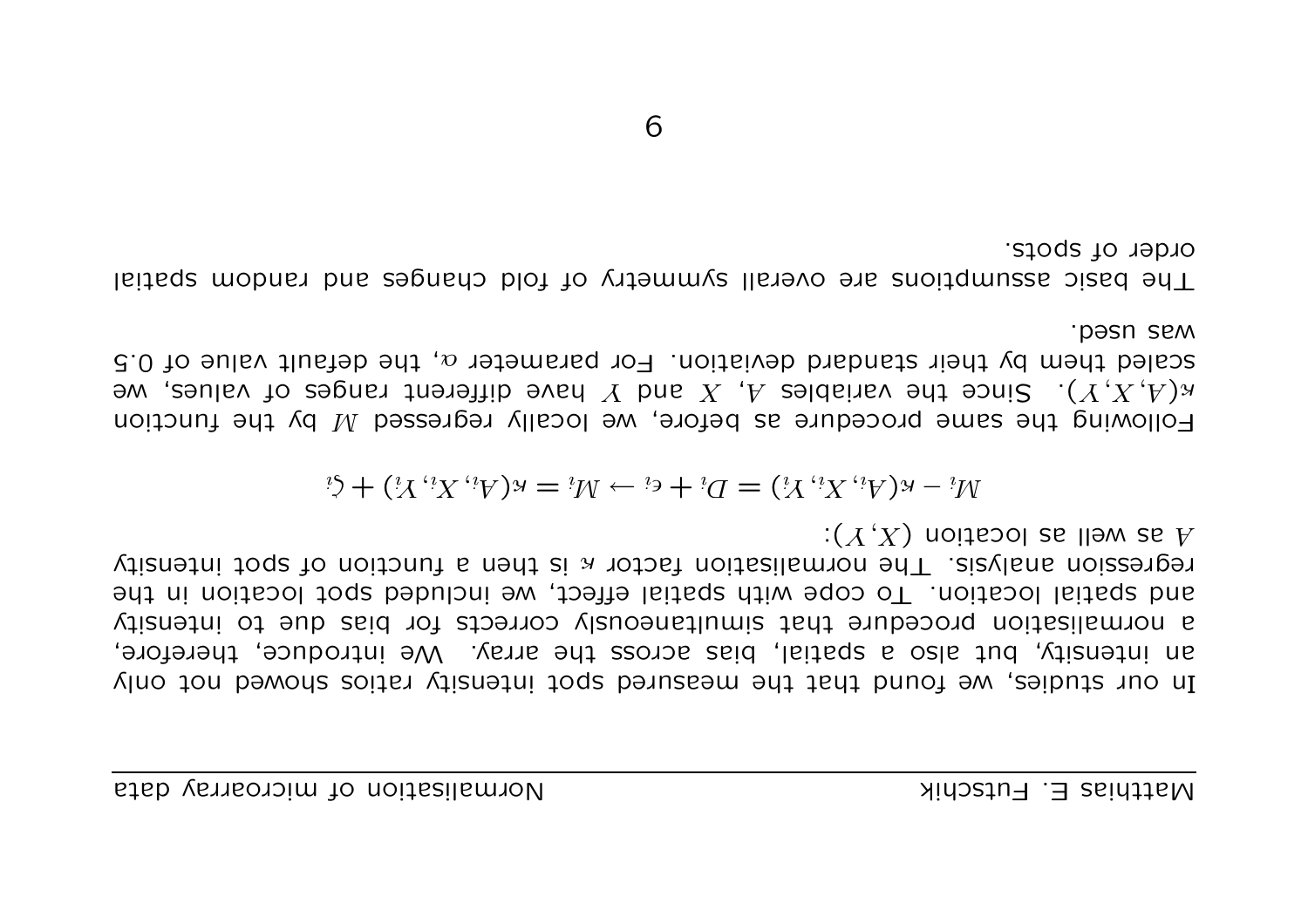



effects. Saturation and intensity pias low intensities put is interestional effects. With was reports wous consided and the ration of distios. The rows with consistently negative M are rows of empty control spots.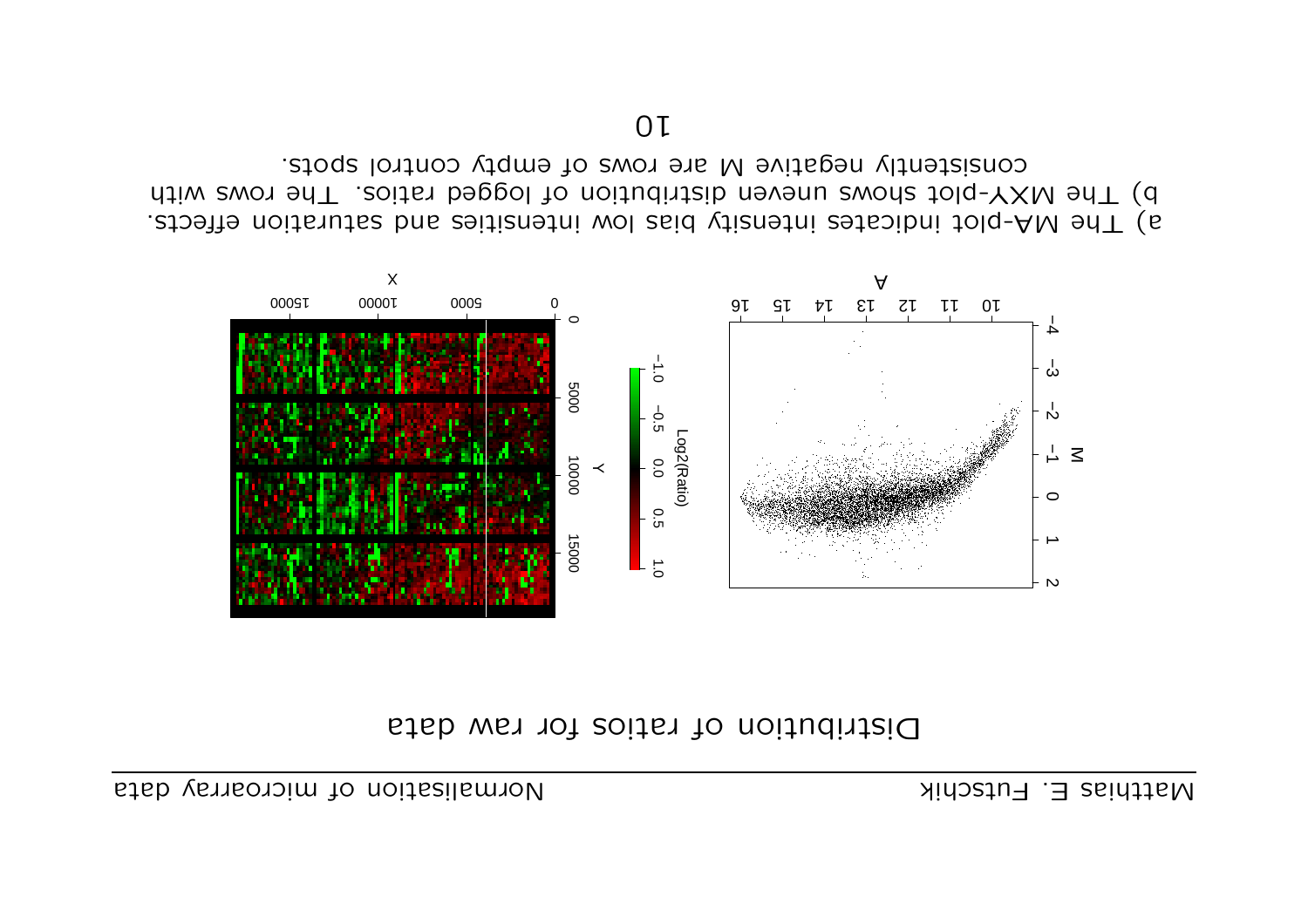#### Distribution of ratios after intensity-debendent normalisation



normalisation. corresbouging to empt? alsorb gizebodesic and the infeuzity-debendent W sviste has is still apparent in the MXY-plot, while the lines of negative  $M$ a) Residuals of the local regression are well balanced around zero in MA-plot. b)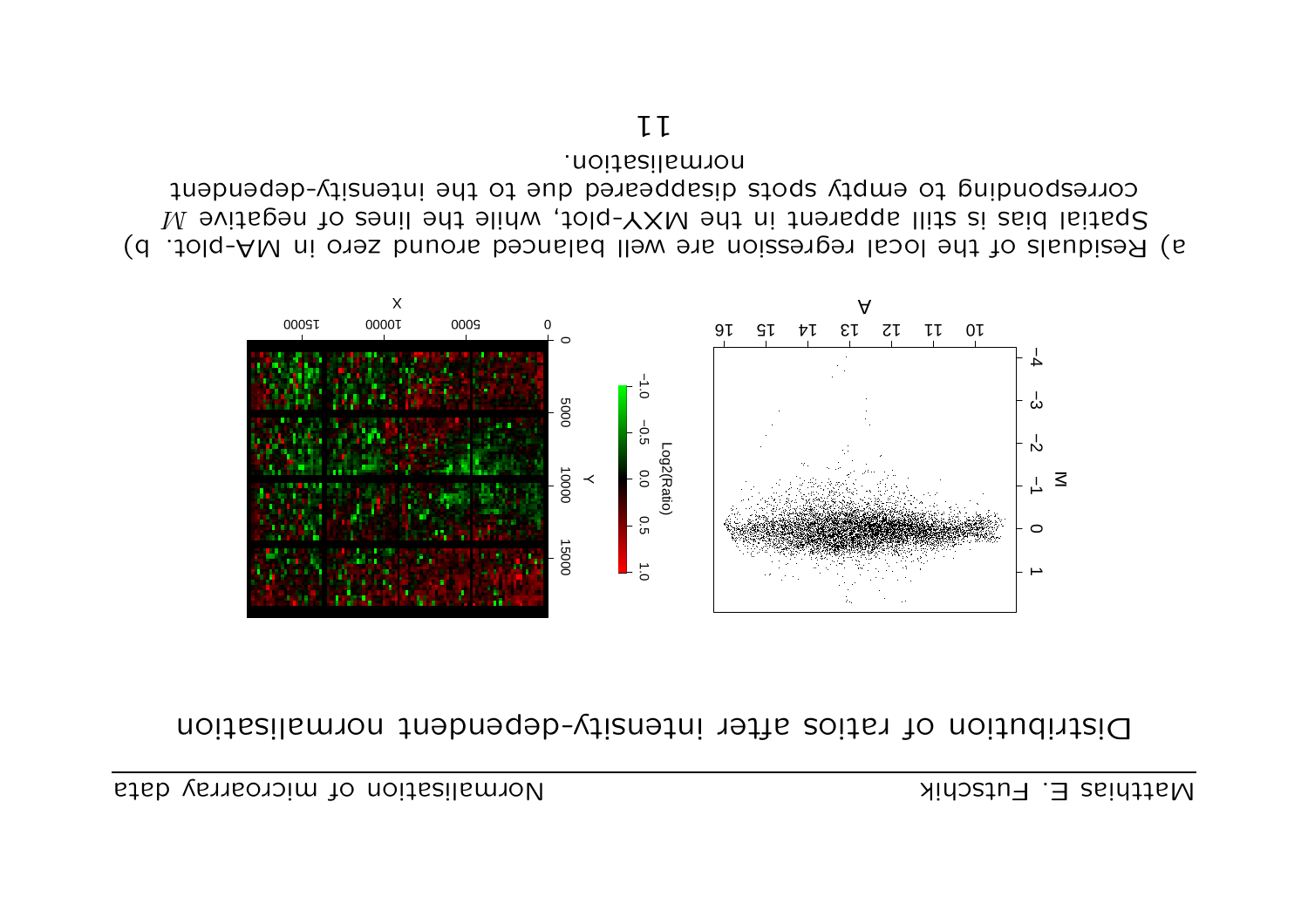#### Distribution of ratios after local intensity-debendent normalisation



intensity-debendent normalised data. Iot told-YXM and ot bared spatial bias compared to the MXY-plot for 91 The MA-plot is similar to the one for intensity-depend normalisation. b) The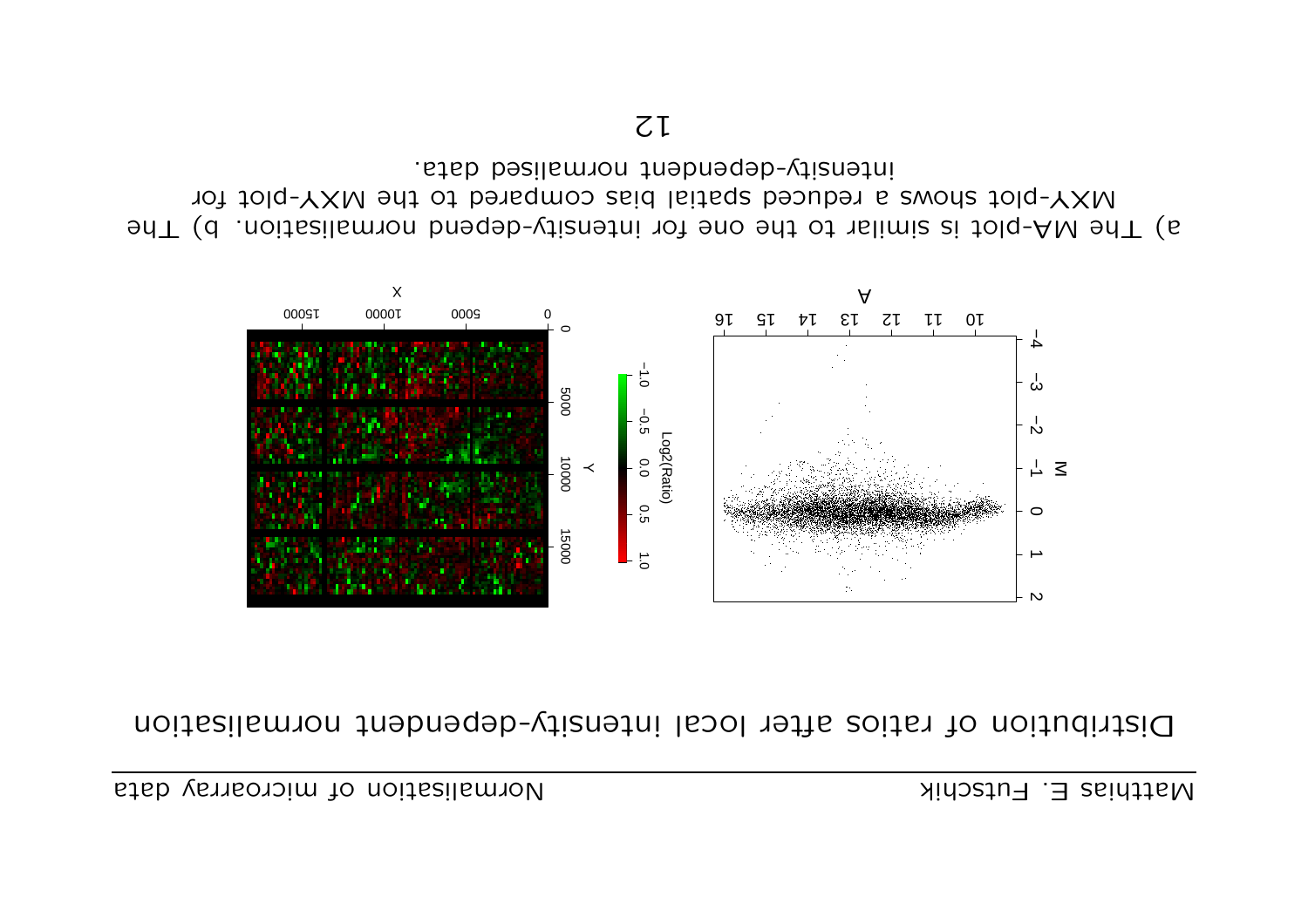## Statistical Testing of Normalisation

#### **BIAS IN EINS**

- equal The observed logged basios  $M$  vere divided by a product of length  $\mathbf{A}$ y is neg on the valitious to be corresponded by the spitles. These intensity AVOUA 101261 9lpnie a ni elevel 101261 9d1 beniteb eleverni
- $\bullet$  Kruskal-Wallis test To avoid the assumption of data normality, we employed a Kruskal-Wallis test for assessing the equality of the median logged ratio for intensity intervals alemined above.

#### SAIS JAI I AYS

ervion- whis yergional the spatial location on the array is the pin-number,  $16$  and  $16$  posted in the calistic point of the spin same spin same spin same spin same spin same spin same spin same spin same spin same spin same spin same spin same spin same spin same spin same spin same spin same s pins were used tot the spotting, an AVOUA model with 16 tactor levels can be defined. It assesses the equality of the average  $M$  printed by different pins. Additionally, we performed a one-sample t-test for each block to localise pozaiple biu-effects.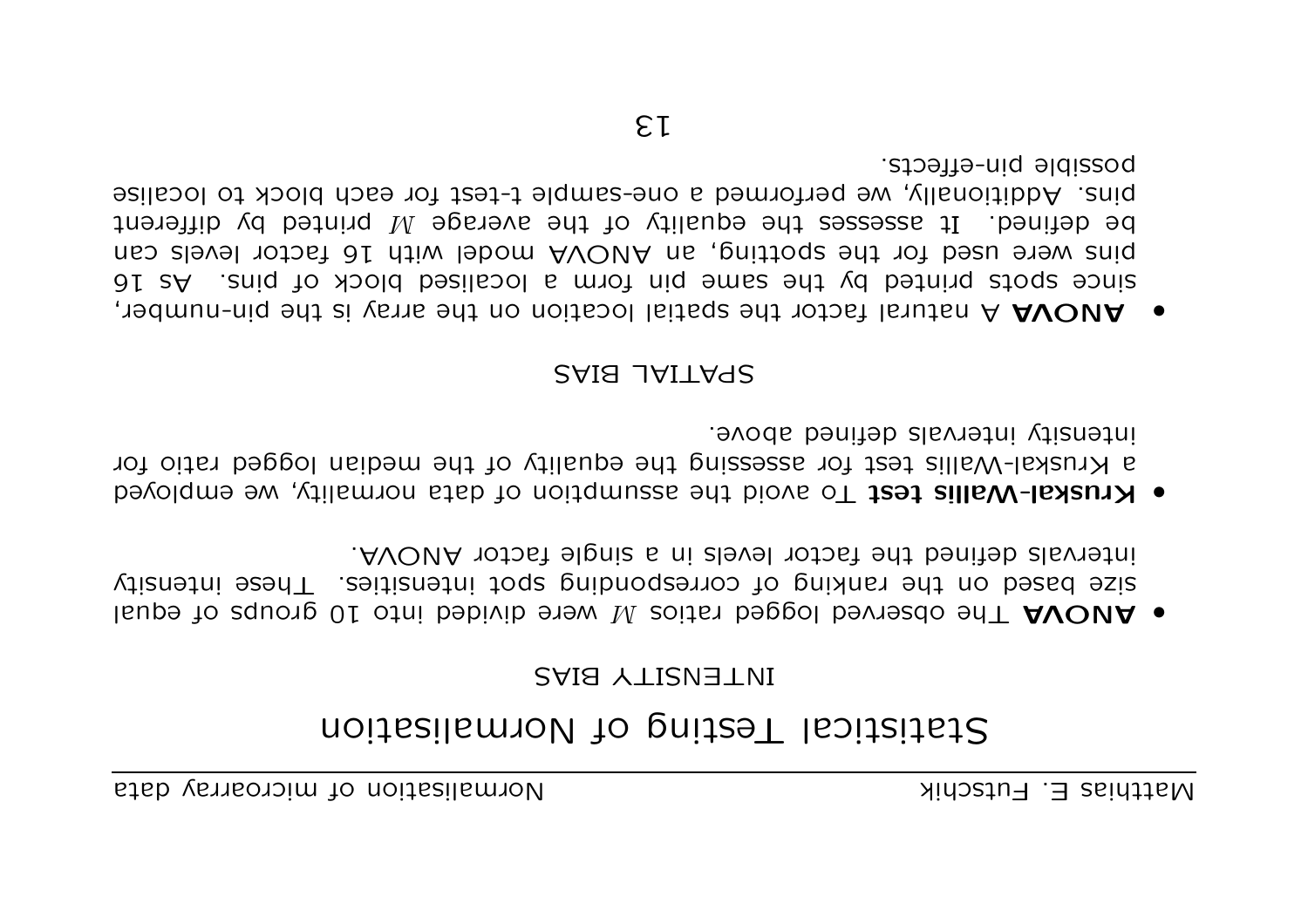- et median M of spots printed by different pins. • Kruskal-Wallis test The non-parametric Kruskal-Wallis test assesses the equal-
- a betmutation test: To test for spatial bias independently of the print layout by pins, we employed eque to detect pias due to the use of different pins in the spotting procedures. . Permutation test The AVOVA and Kruskal-Wallis tests applied here primarily
- Wull hypothesis: H<sub>0</sub> states a random location of the observed logged ratios.
- $\cdot$ (stods  $\exists$ xg) - Test statistic T: Median logged ratio value in the spot's neighbouthood
- be highly correlated. of ylexil zi M naibem ent heighbouring spots, so that the mediam M is likely to mates, since the single tests are not independent. Spots next to each other the Bonferroni correction. Note that this leads to rather conservative estimodate for the multiple testing procedure, we adjust the p-values using tated spot locations. The number of permutations was  $10^6$ . To accom-- Test distribution: Empirical distribution was derived from randomly permu-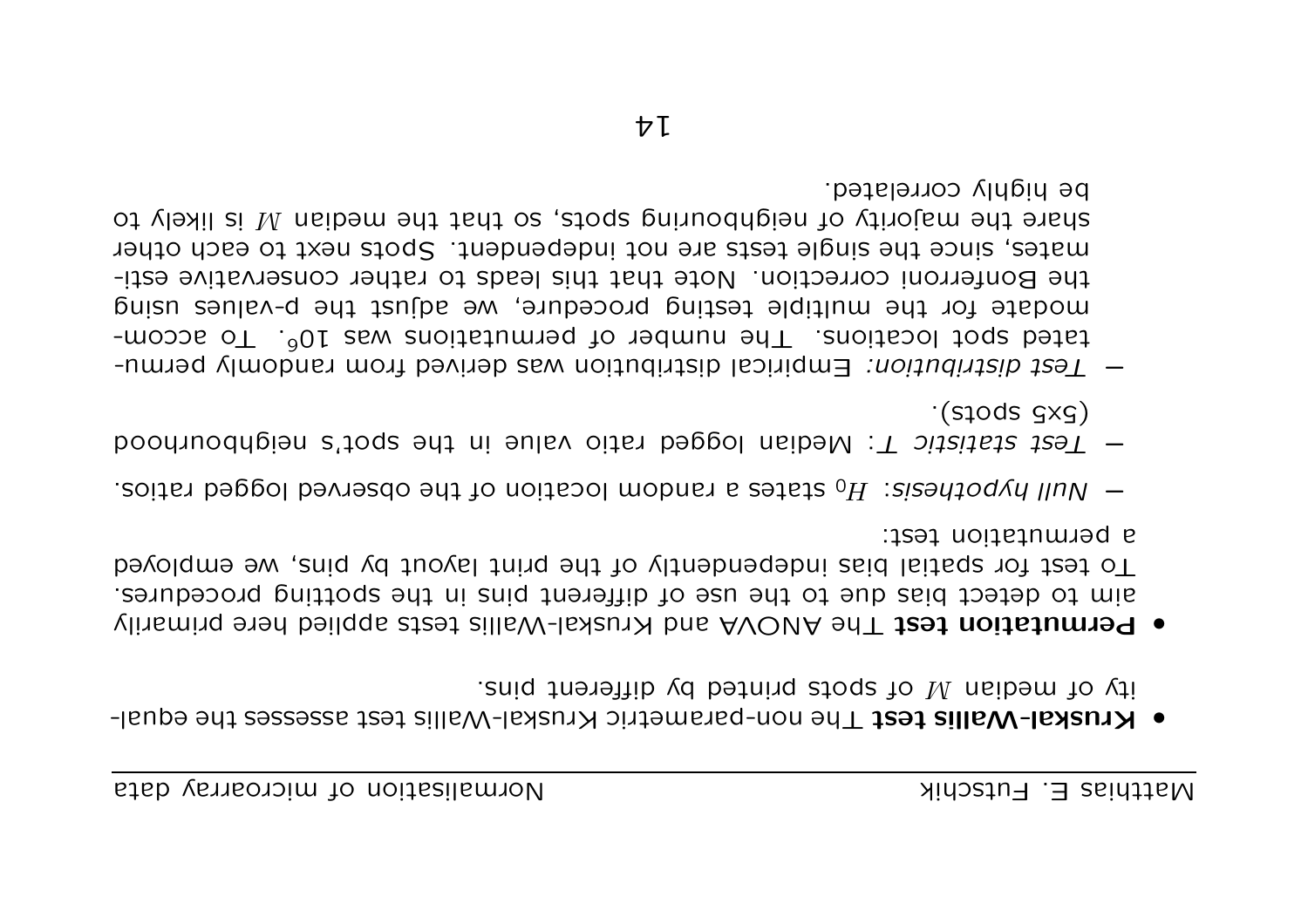#### distribution of spatial visibution in the settion in the settion of the superstical substitution of  $\alpha$



a) The results of the t-test for subarrays (light red:  $\alpha = 0.05$ , dark red: bediusted Bongerroni on the significant productor on pased our Bouleus in  $\det \sigma$ p-negative  $W$  and tegree modest. The significance for positive and negative  $M$  are preseuted with red and green colonring.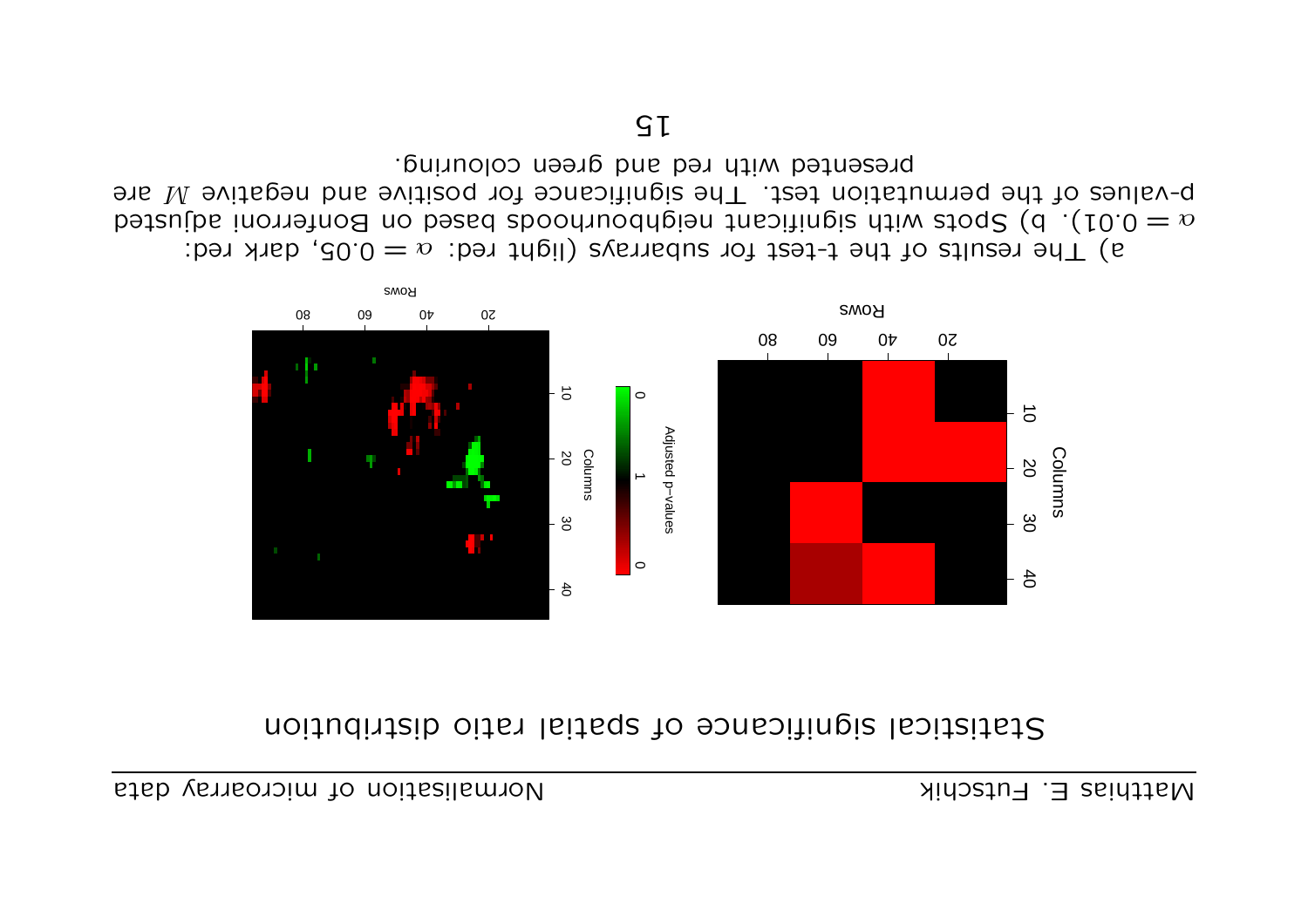## Results of statistical tests

#### TESTS FOR INTENSITY BIAS

| 91.0                                                              | 12.84          |                          | Z9.0                         | 00.0                                             | FOC91<br>.JQO |  |
|-------------------------------------------------------------------|----------------|--------------------------|------------------------------|--------------------------------------------------|---------------|--|
| $_{\tt bI}-0$ I $\cdot$ 6 $\cdot$ I                               | 9.48           |                          | $_{8}$ -OI $\cdot$ I $\cdot$ | 10.0                                             | Local int.    |  |
| $\mathsf{q}\text{-}\mathsf{O}\mathsf{I}\cdot\mathsf{O}\mathsf{t}$ | 6.55           |                          | IO.0                         | 00.0                                             | Intensity     |  |
| $\epsilon_{\text{q}t}$ - $0$ $\Gamma$ $>$                         | 1389.33        | 87<br>$-1-$              | $_{\rm qT-}\rm O$ I $>$      | $I\uparrow 0$                                    | <b>TIDEAL</b> |  |
| $_{\rm{SI}} - 01 >$                                               | <b>SI'SIPI</b> | 6/<br>$-1 - 1 -$         | $_{\rm{GT}} - 0$ I $>$       | $\zeta$ <sub><math>\uparrow</math></sub> $\zeta$ | <b>Raw</b>    |  |
|                                                                   |                | .515<br><b>SIPAJƏ1U!</b> | a                            | zH                                               | роціәр        |  |
| Kruskal-Wallis test                                               |                | AVOVA                    |                              |                                                  |               |  |

derived by the t-test for the significance levels: 0.1, 0.05, 0.01, 0.001. zi zlavnetni trisnitningiz to nedmun enT .lebom AVOUA ent vd noitsinsv vtiznetni The  $R^2$  value gives the percentage of the total variation which is attributed to the AVOVA and Kruskal-Wallis test were based on 10 consecutive intensity intervals.

9I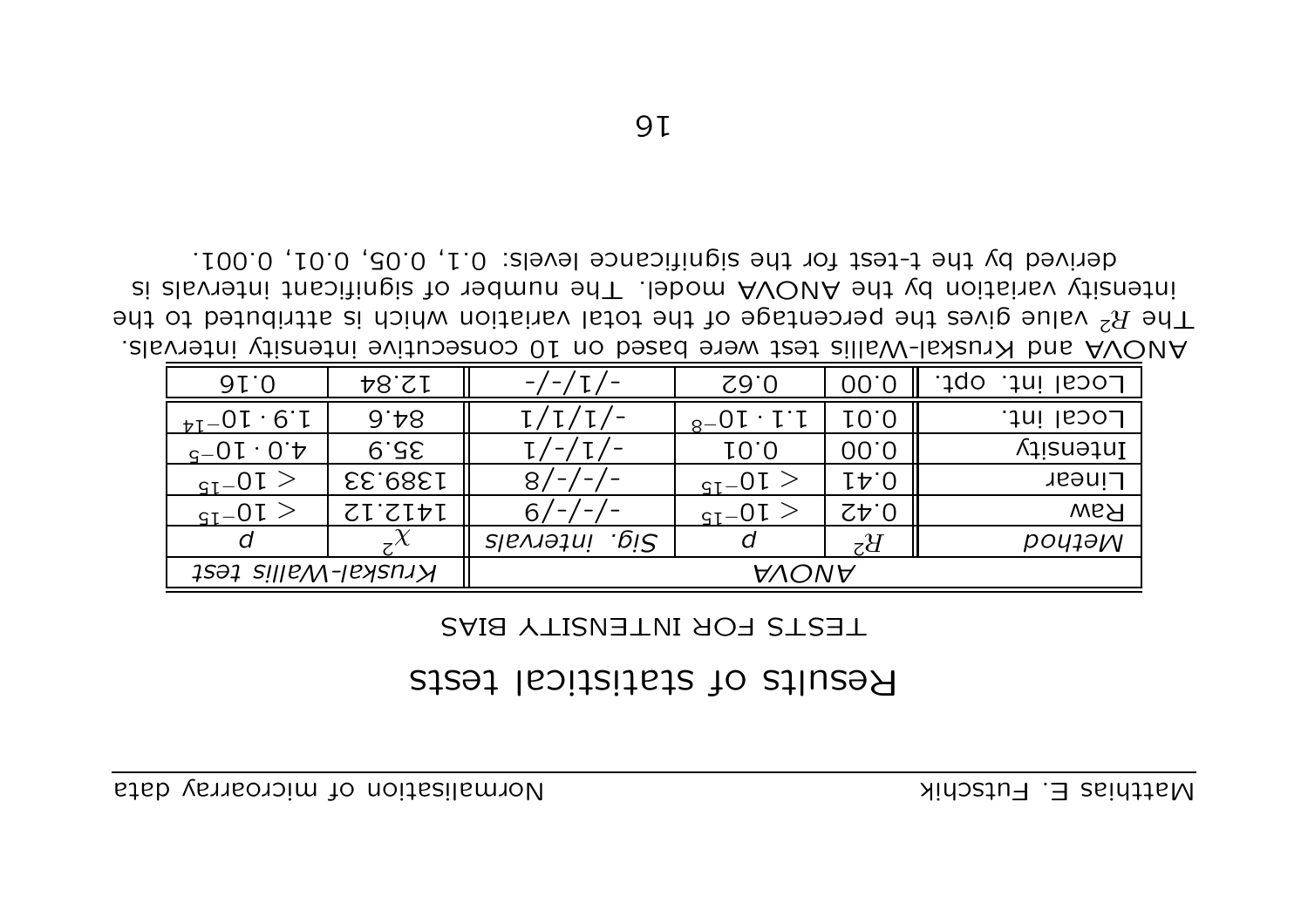| E1.0                | $\mathsf{C}0.0$             | 99.8S          |                                   | 87.0                 | 00.0 | Local int.<br>.JQO |
|---------------------|-----------------------------|----------------|-----------------------------------|----------------------|------|--------------------|
| $\Delta$ $\Omega$ . | $3.2 \cdot 10^{-14}$        | 6.76           | $- / S / I / -$                   | $c - 0I \cdot 0$     | 10.0 | Local int.         |
| 0 <sub>0</sub>      | $\tau_{\text{qT}}$ - $\sim$ | C'SL9          | $0I/Z/I/-$                        | $_{\rm q_T=0}$ t $>$ | 01.0 | Intensity          |
| $Q$ .39             | $\tau_{\text{qT}}$ - $\sim$ | 8.SET          | LI/I/<br>$\overline{\phantom{0}}$ | $_{\rm q_I=0}$ I $>$ | 11.0 | Linear             |
| $Q$ .39             | $_{\rm qT-0}$ I $>$         | I.OAT          | 8/Z/Z/L                           | $_{\rm q_I - 01}$ >  | LI.0 | <b>Raw</b>         |
|                     |                             | $\overline{z}$ | .δi2.<br><b>SYOOIG</b>            | d                    | zH   | <b>POU1ƏM</b>      |
| 7100                | Kruskal-Wallis test         |                | AVONA                             |                      |      |                    |

#### **ZAIS JAITARS AOR STRET**

eqian of giritar support  $M$  within a neighbortrood mindow of 5x5 spots. coefficient  $r$  describes the correlation between the logged ratio M of the spot and the percentage of the total variation attributed to the spatial location. The significance levels of 0.1, 0.05, 0.01 and 0.001. For the AVOVA model, R<sup>2</sup> gives pin. For the AVOVA test, the number of significant blocks is given for A mes and year basim and the pased on pased and the way the AVONA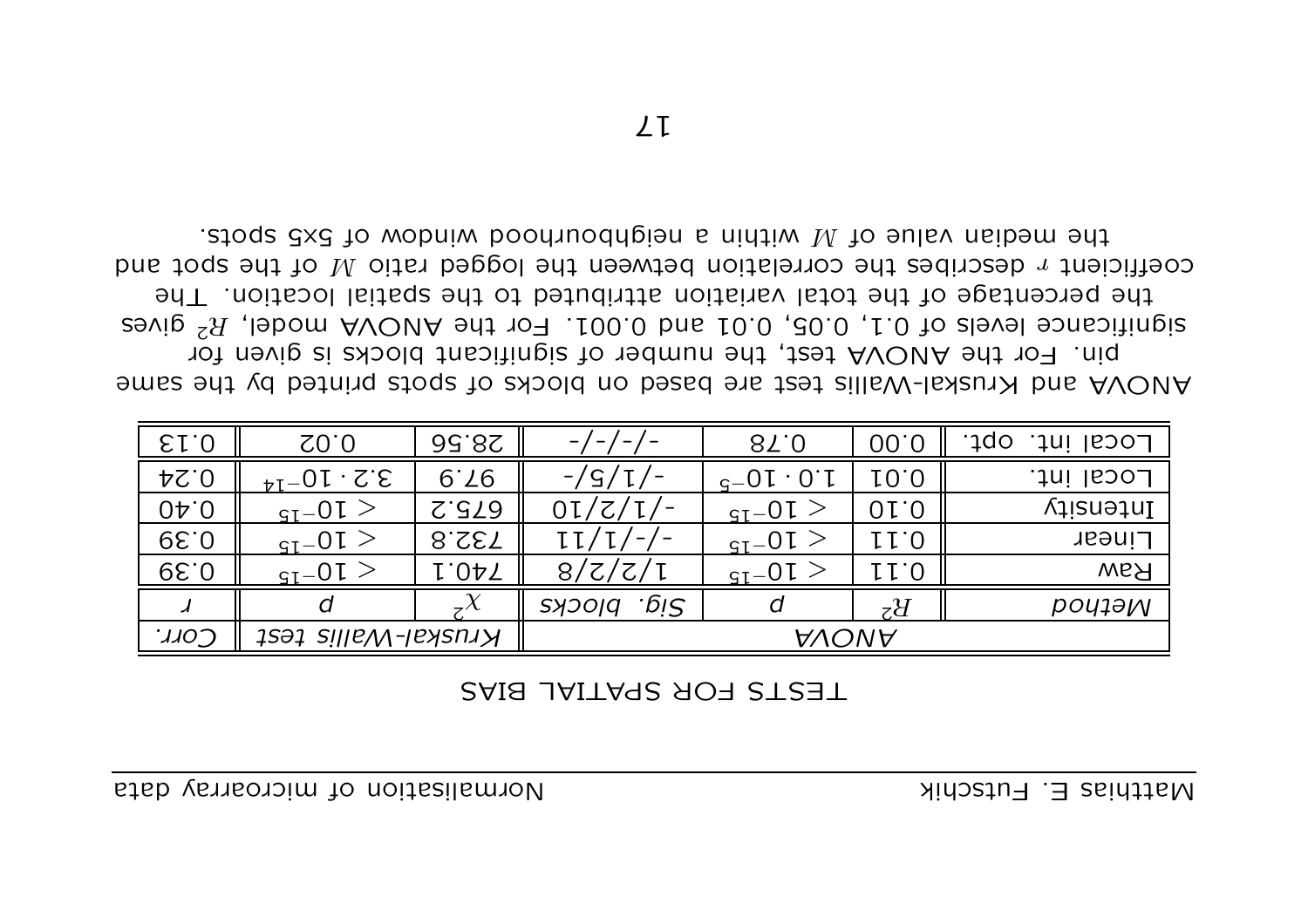|                          | E               |            | <b>183</b>                | 98t    | 67 <sub>1</sub> | LOC.<br>1do:<br>านเ        |
|--------------------------|-----------------|------------|---------------------------|--------|-----------------|----------------------------|
| 38                       | ζL              | 88         | TTE                       | 80Z    | ZL6             | רסכ <sup>.</sup><br>$1$ ul |
| 90T                      | S8I             | TIS        | SIZ                       | ILOI   | 877L            | Intensity                  |
| <b>ZII</b>               | 00 <sub>z</sub> | <b>SS2</b> | LZ6                       | 76II   | IPEI            | Linear                     |
| LII                      | 9IZ             | レヤ乙        | $\overline{v}$            | PICI   | 1349            | <b>Raw</b>                 |
| 10.0                     | 70.0            | $\tau.0 >$ | I0.0                      | 30.0 > | [.O >           | <i>SpouleW</i>             |
| Bonferroni adjusted $pa$ |                 |            | $p\partial 2\sin(peu\cap$ |        |                 |                            |

#### PERMUATION TEST RESULTS

different of significant spoch neighbood in become rest for different spooux oquesien tods 5x5 to redmum ent sevige bis the compution subpoourhoods shigh yielded a significant median for logged ratio  $M$ . Numbers on the right abie of the table were derived for Bonferroni corrected p-values  $(p_B = p/4224)$ .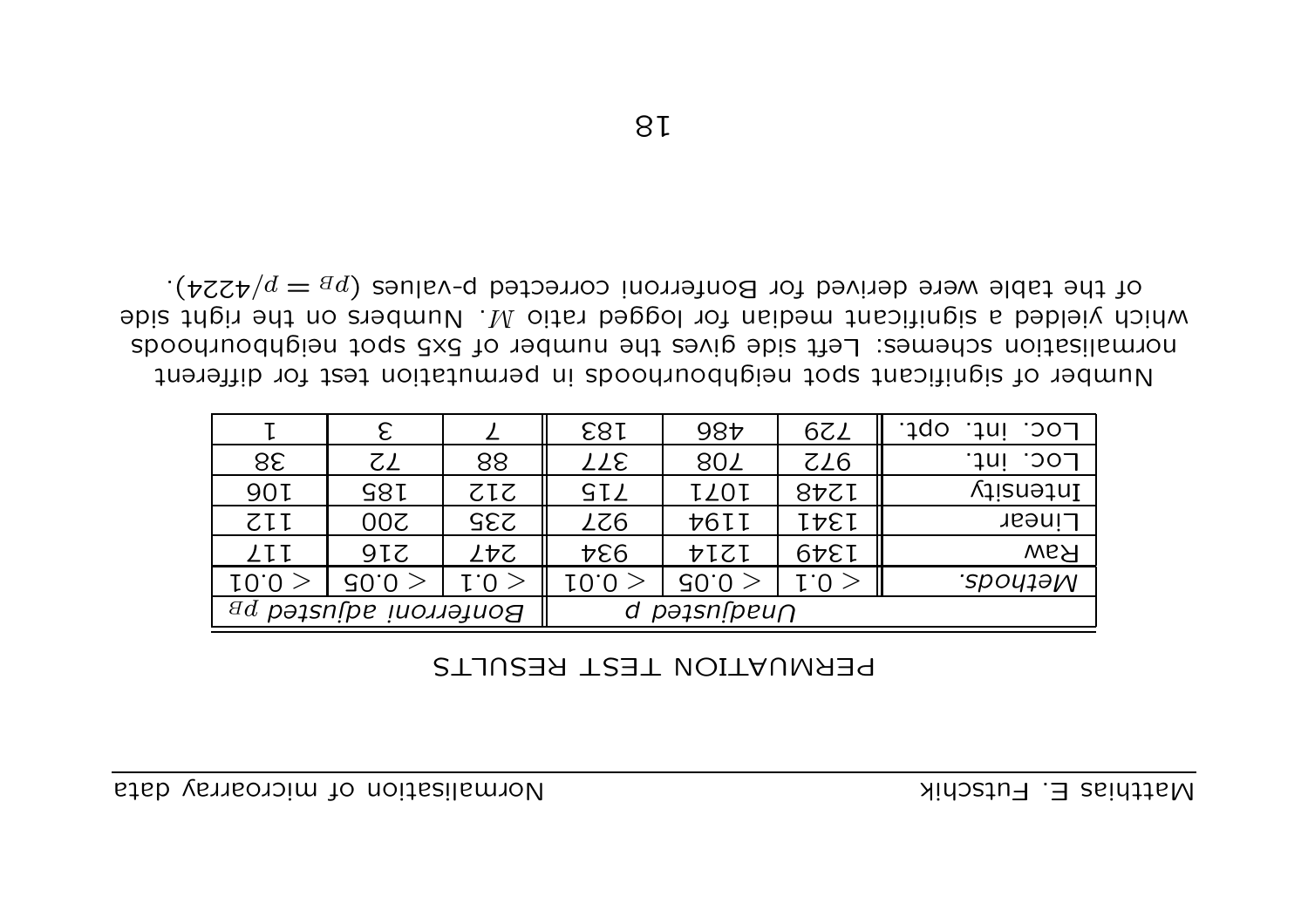#### Biograms of logged ratio distributions



Histograms of distributions of  $M$  for raw data, for intensity-debendent normalised data and local intensity-debentent unculieed data.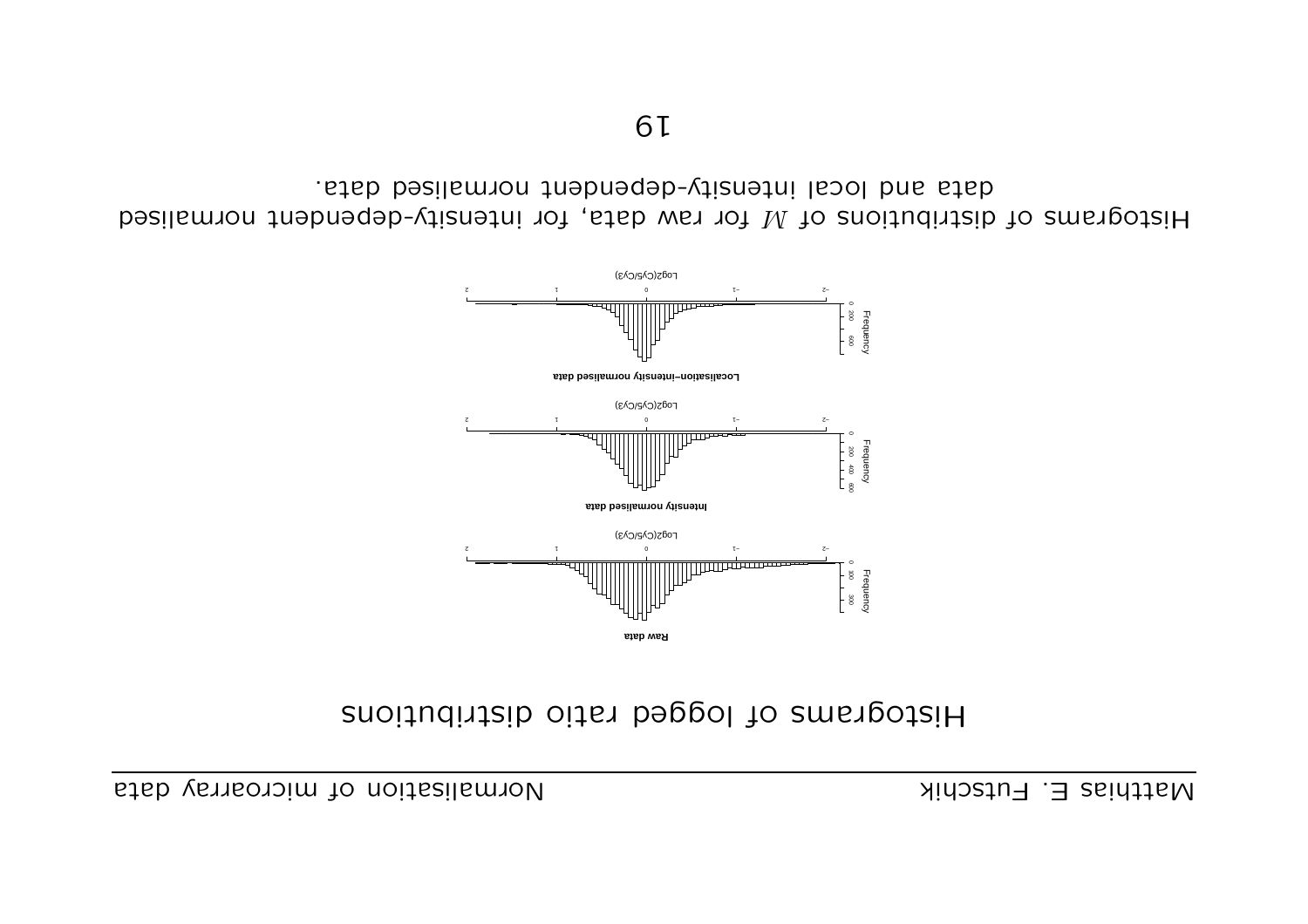



5-fold crossvalidation: Standard error of ratios with respect to  $\alpha$  parameter. Top figure presents the average error for the training set, whereas bottom figure shows 1he average error for the test set. An optimal regression is achieved for  $\alpha = 0.12$ .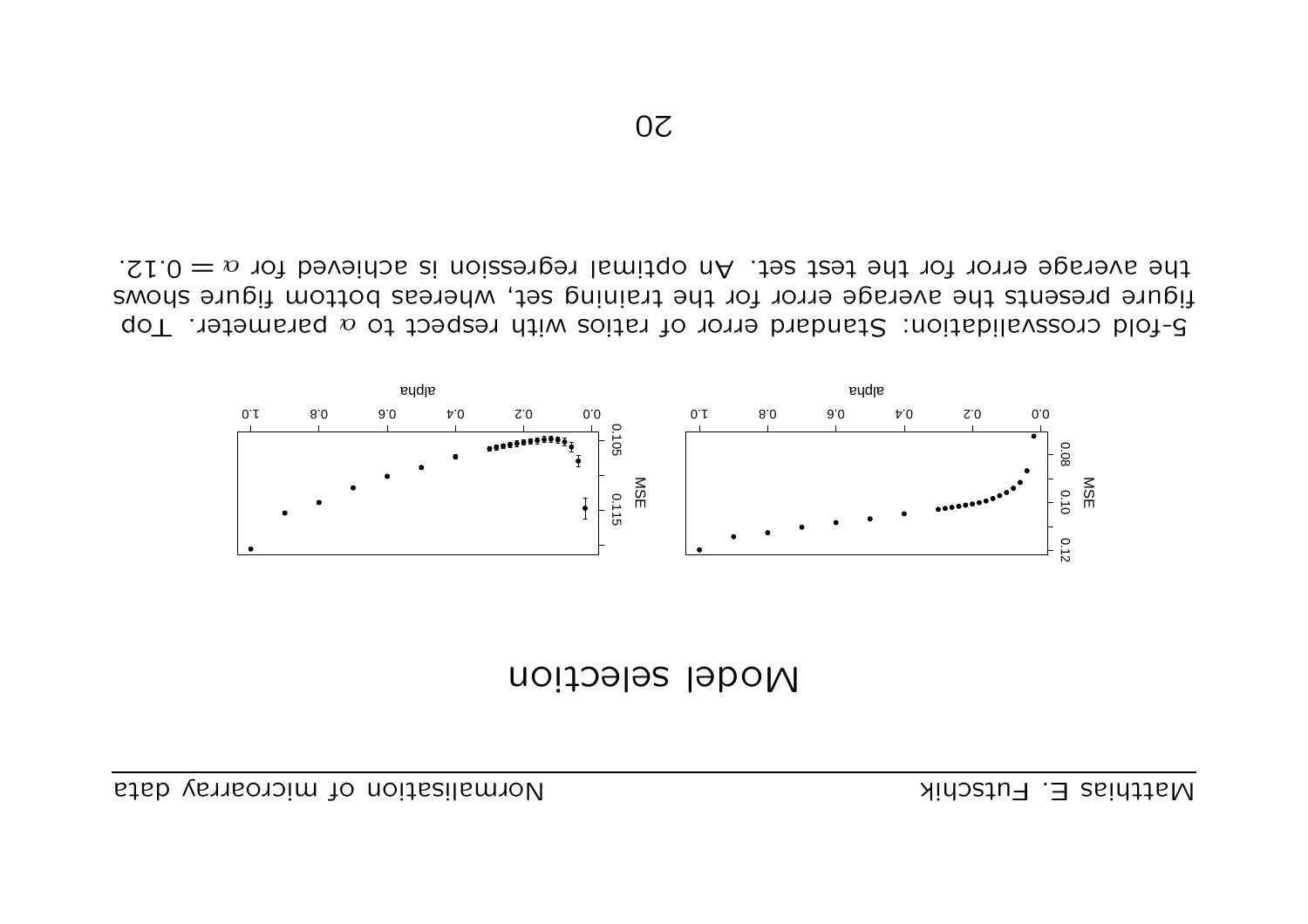### Optimised local intensity-dependent normalisation



 $\cdot(X,X)$  noitsool togs  $\theta$ nt yo A vith respect to the institutional pagged ratios  $M$  with respect to the intensity  $A$  or Optimised local intensity-dependent normalisation for parameter  $\alpha = 0.12$ : Both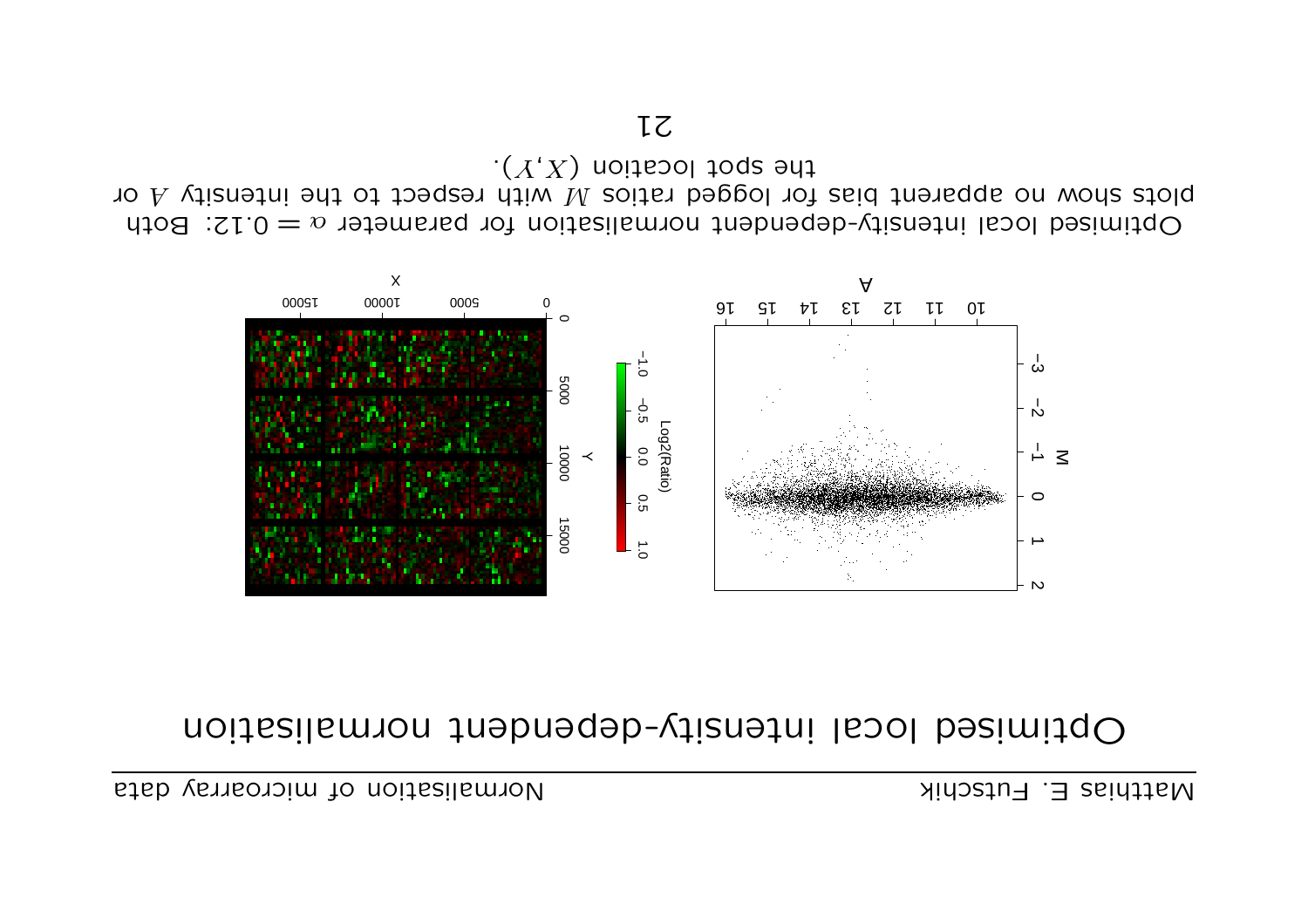## Comparison of standard braiations rougged ratios



Average standard beviation  $\sigma$  of logged ratios  $M$  across four replicated microarrays for different normalisation methods.